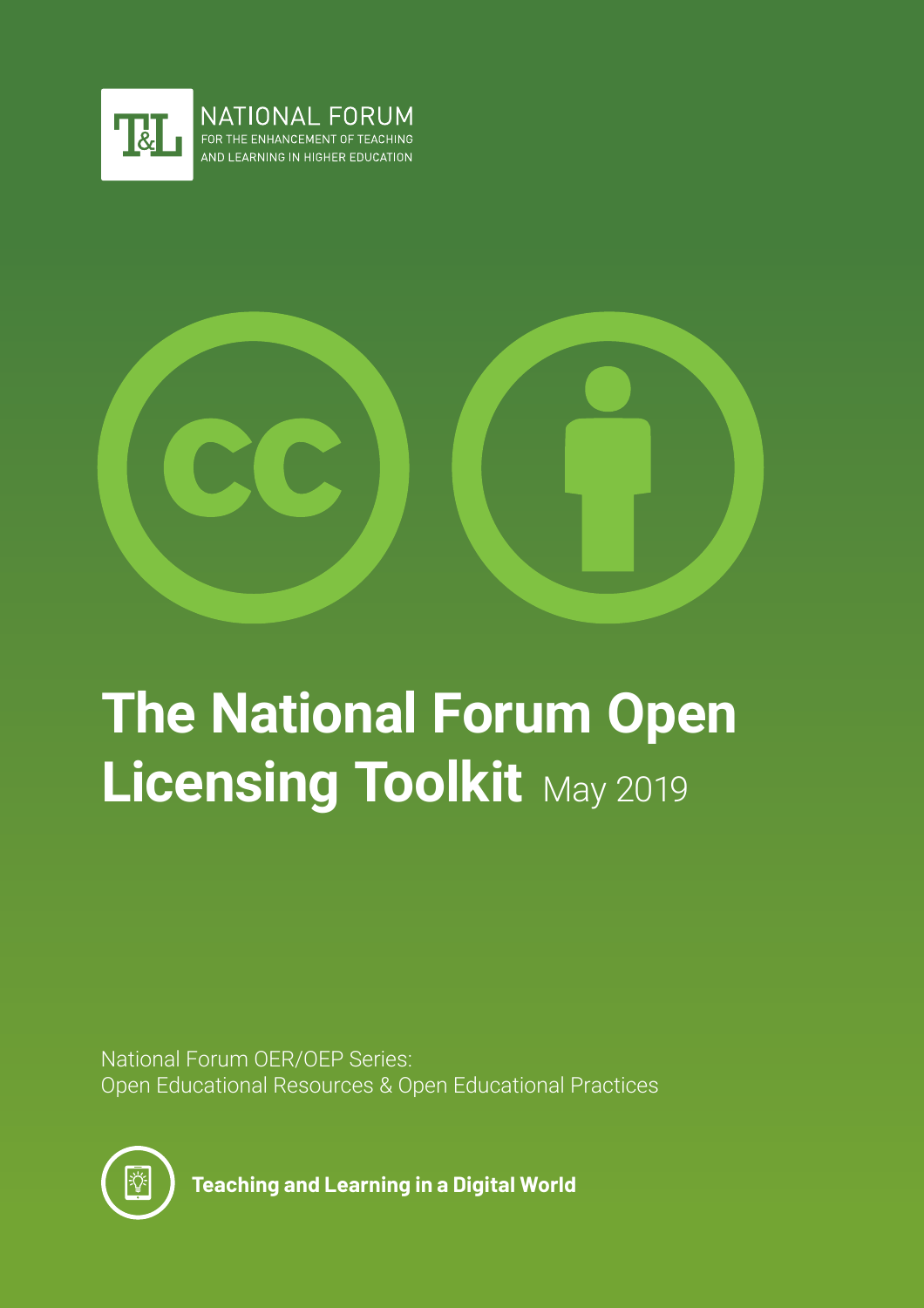

The National Forum Open Licensing Toolkit is licensed under a Creative Commons Attribution 4.0 International License. Please provide attribution and link to the National Forum for the Enhancement of Teaching and Learning in Higher Education: www.teachingandlearning.ie

Published by: National Forum for the Enhancement of Teaching and Learning in Higher Education c/o 19 Dawson Street, Dublin 2, Ireland T: +353 1 6090648 Email: admin@teachingandlearning.ie Web: www.teachingandlearning.ie Guide published: May 2019 Guide updated: July 2020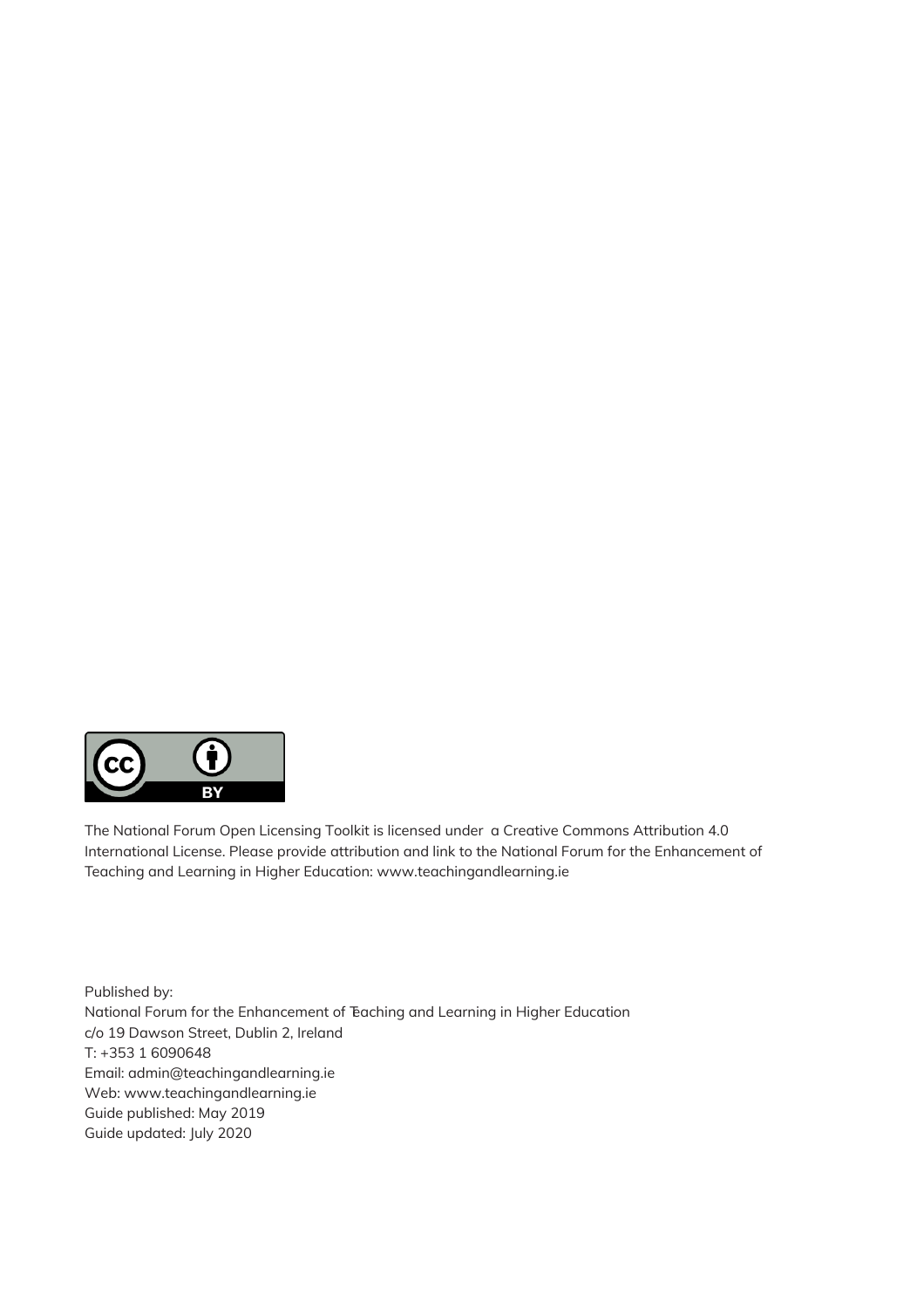# **TOOLKIT CONTENTS**

# **The National Forum commitment to open licensing**

# **Creative Commons licences**

## **Openly licensing your work**

- Step 1. Understanding CC licence components Step 2. Key decisions prior to CC licensing
- Step 3. Creating a licence
- Step 4. Adding the licence to your work

### **Best practices for open licensing**

### **Additional resources**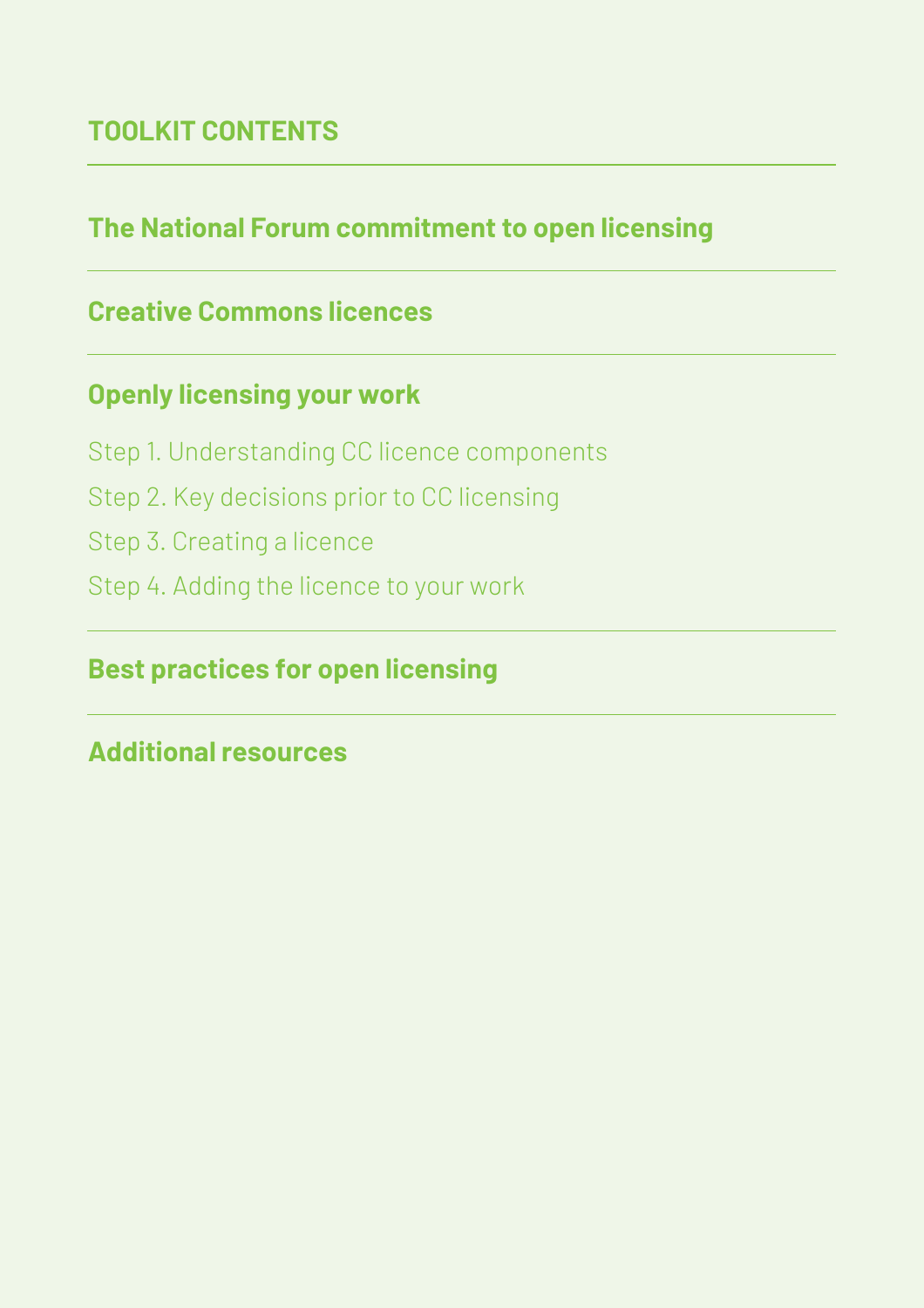### **THE NATIONAL FORUM COMMITMENT TO OPEN LICENSING**

Collaboration is one of the core values of the National Forum for the Enhancement of Teaching and Learning in Higher Education. We foster collaboration across the Irish higher education sector in order to promote shared knowledge, understanding and practice amongst all who are invested in teaching and learning in the sector. In line with this commitment to collaboration and shared knowledge, the National Forum has committed to openly licensing all National Forum resources, as evidenced on our website (www.teachingandlearning.ie).

In addition, it is a requirement that resources and materials developed as part of Teaching and Learning Enhancement Fund projects and Strategic Alignment of Teaching and Learning Enhancement (SATLE) Fund initiatives be openly licensed to facilitate future use and adaptation of resources in different institutional, disciplinary and programme contexts. The adoption of open licensing, such as Creative Commons, clarifies to educators, students, and others how they may access, use, and adapt individual resources.

The Open Licensing Toolkit is the first guide in the National Forum OER/OEP Series: Open Educational Resources and Open Educational Practices. The second guide in the series is How to Choose an Open Licence, published in 2020 (see www.teachingandlearning.ie/open). The aim of these guides, and future guides in the series, is to provide practical information for anyone wishing to use open educational resources (OER) and/or open educational practices (OEP) to enhance teaching and learning.

### **CREATIVE COMMONS LICENCES**

Creative Commons (CC) licences are the global standard for open content licensing, with over 1.4 billion CC licensed works available on the web. In addition to use by the National Forum, CC licences have been adopted globally by governments and public sector bodies, scientific and academic publishers, and cultural heritage institutions such as national museums and libraries.

CC licences are the legal standard for collaboration on the web. Creative Commons licences **build on**  and **encourage respect for** copyright and copyright holders. Put simply, Creative Commons licences permit creators to retain copyright but grant a specific set of permissions to others to use and adapt their work. CC licences typically contain a minimal set of conditions, such as the requirement that a user provide attribution to the author. The following video briefly explains how Creative Commons licences work:



https://creativecommons.org/about/videos/wanna-work-together/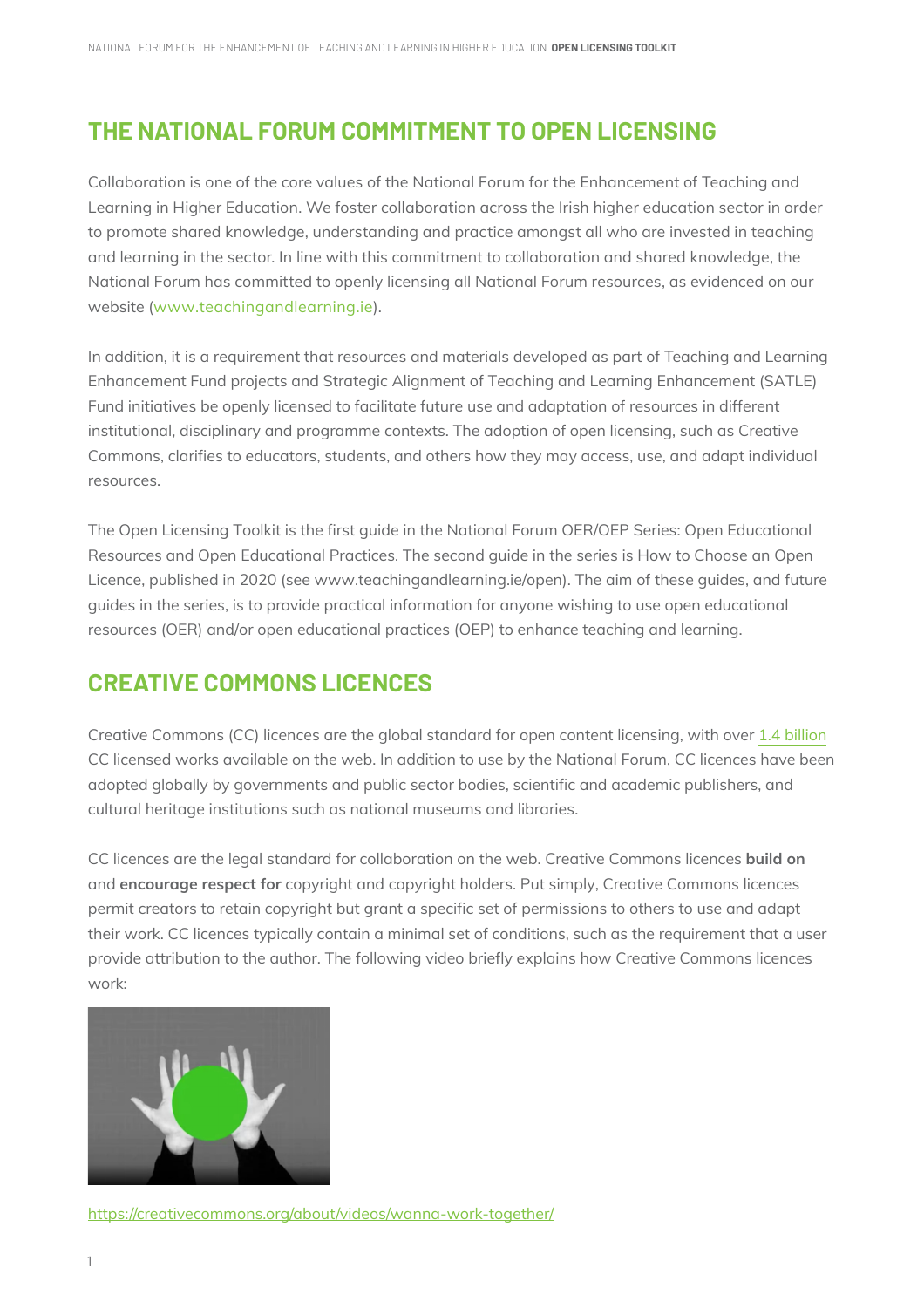### **OPENLY LICENSING YOUR WORK**

Openly licensing your work is simple and can be done in a matter of minutes by following the steps at creativecommons.org. However, it is worth thinking through the process before creating a licence so that you can be con dent that your work will be shared and credited appropriately. The following steps are recommended for all National Forum funded projects.

#### **Step 1. Understanding CC licence components**

At the core of nearly all Creative Commons licences is the **Attribution (BY)** component, requiring all who reuse your work to provide full attribution to you. In addition to Attribution (BY), the three other CC licensing options are:

- **Share-Alike (SA)**: All derivative work(s) must be shared with the same licence
- **Non-Commercial (NC)**: Commercial usage rights are withheld
- **No-Derivatives (ND)**: The work can be shared, but only if it remains unchanged

These options can be combined (as shown below) when you create a speci c CC licence in order to allow/restrict speci c forms of reuse of your work by others. Licences shown at the top of the spectrum are the most open; licences at the bottom are the most restrictive.

Creative Commons licence information is often displayed in the caption of an image (as shown below), the footer of a webpage (as shown on the National Forum website), or at the beginning and/or end of a document (as on the inside cover page of this Open Licensing Toolkit).



Creative Commons license spectrum CC BY 4.0 Shaddim via Wikimedia Commons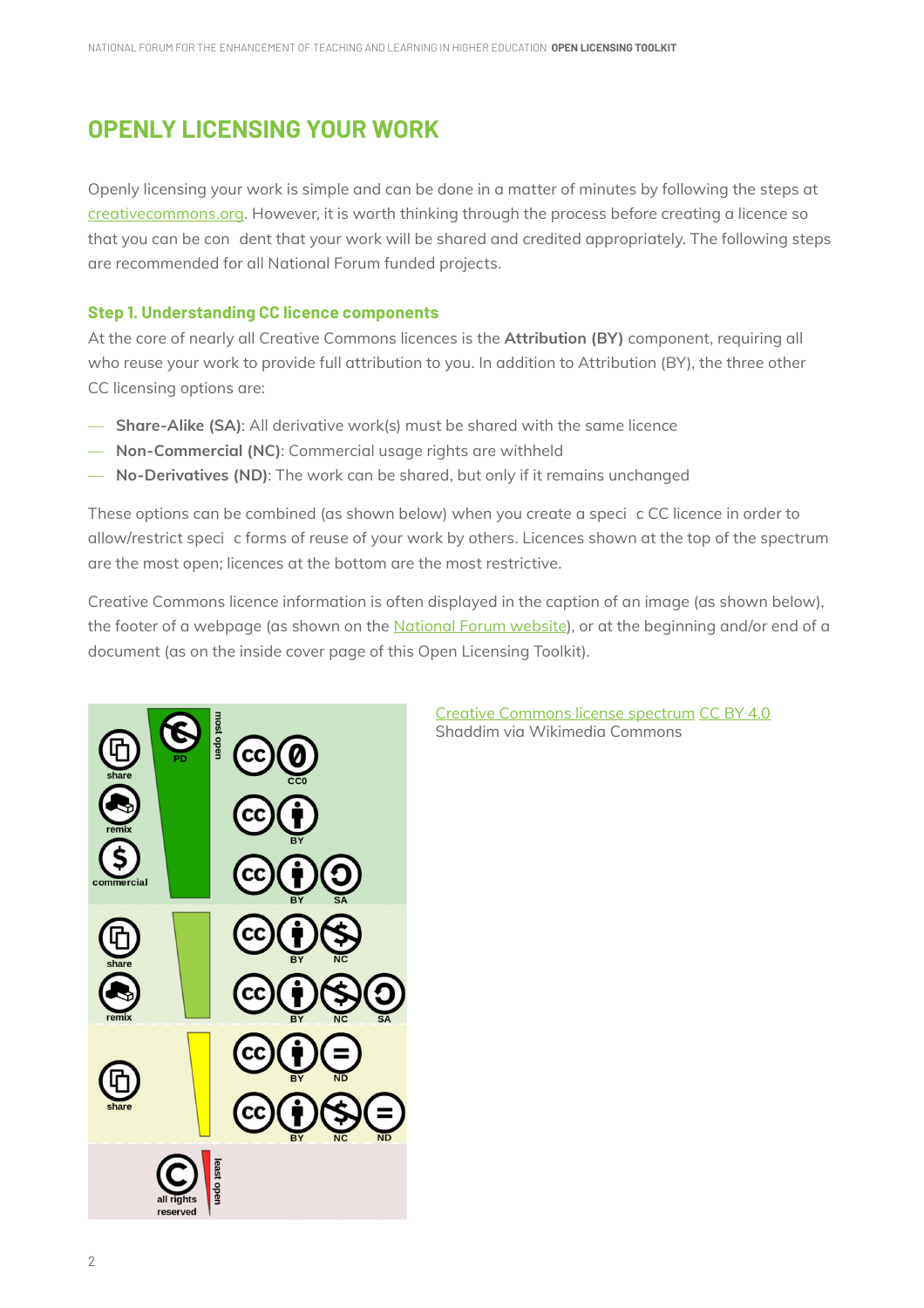#### **Step 2. Key decisions prior to CC licensing**

Prior to selecting your licence, you must make two key decisions: (a) choose a speci c CC licence, and (b) decide upon the correct form of authorship attribution and funding attribution.

#### **a) Licence**

Detailed guidance on choosing a licence can be found in the National Forum guide 'How to Choose an Open Licence'. In general, however, the CC BY licence is the National Forum's preferred open licence. This is the most permissive licence, enabling reuse, revision, remixing and redistribution by others, although all who use the resource must provide attribution to the creator and copyright holder. The specific choice of licence is up to each creator (individual or group), however. For example, if a Teaching and Learning Enhancement Fund project resource contains sensitive subject matter, you may determine that a different Creative Commons licence is most appropriate (e.g. CC BY-ND). You are encouraged to consult with the National Forum and/or your institution to determine which licence type should apply.

#### **b) Attribution**

In general, project resources typically identify the project name as the author of the project, rather than a list of individuals or institutions; specific credits can be provided within the resource itself (e.g. All Aboard). As for funding, in addition to the National Forum logo appearing on funded project resources (along with institutional and other logos) a funding statement should follow the CC licence text, as illustrated below:

*This [work/website/toolkit] is licensed under a [specifc terms of CC licence]. Please provide attribution and link to [name of project] [URL of project].*

*This project was funded by the National Forum for the Enhancement of Teaching and Learning in Higher Education under the Teaching and Learning Enhancement Fund.*

#### **Step 3. Creating a licence**

To create a CC licence for your work, simply follow these steps:

| <b>Go to Creative Commons</b>  | www.creativecommons.org                                                                                                                                                                                                                                                                                                                                                                                                                  |
|--------------------------------|------------------------------------------------------------------------------------------------------------------------------------------------------------------------------------------------------------------------------------------------------------------------------------------------------------------------------------------------------------------------------------------------------------------------------------------|
| <b>Click 'Share your Work'</b> | Creative Commons Global Network<br>Q Search for CC images  <br><b>@</b> Creative<br><b>Share your work</b><br>Use & remix<br>(cc)<br><b>Donate</b><br>Help us build a vibrant, collaborative global commons<br>Discover the new CC<br>$\widehat{\mathbf{x}}$ Search About Feedback<br><b>Search</b><br>Try the new CC image search with over 300 million images from<br>19 collections and easier attribution.<br><b>Start searching</b> |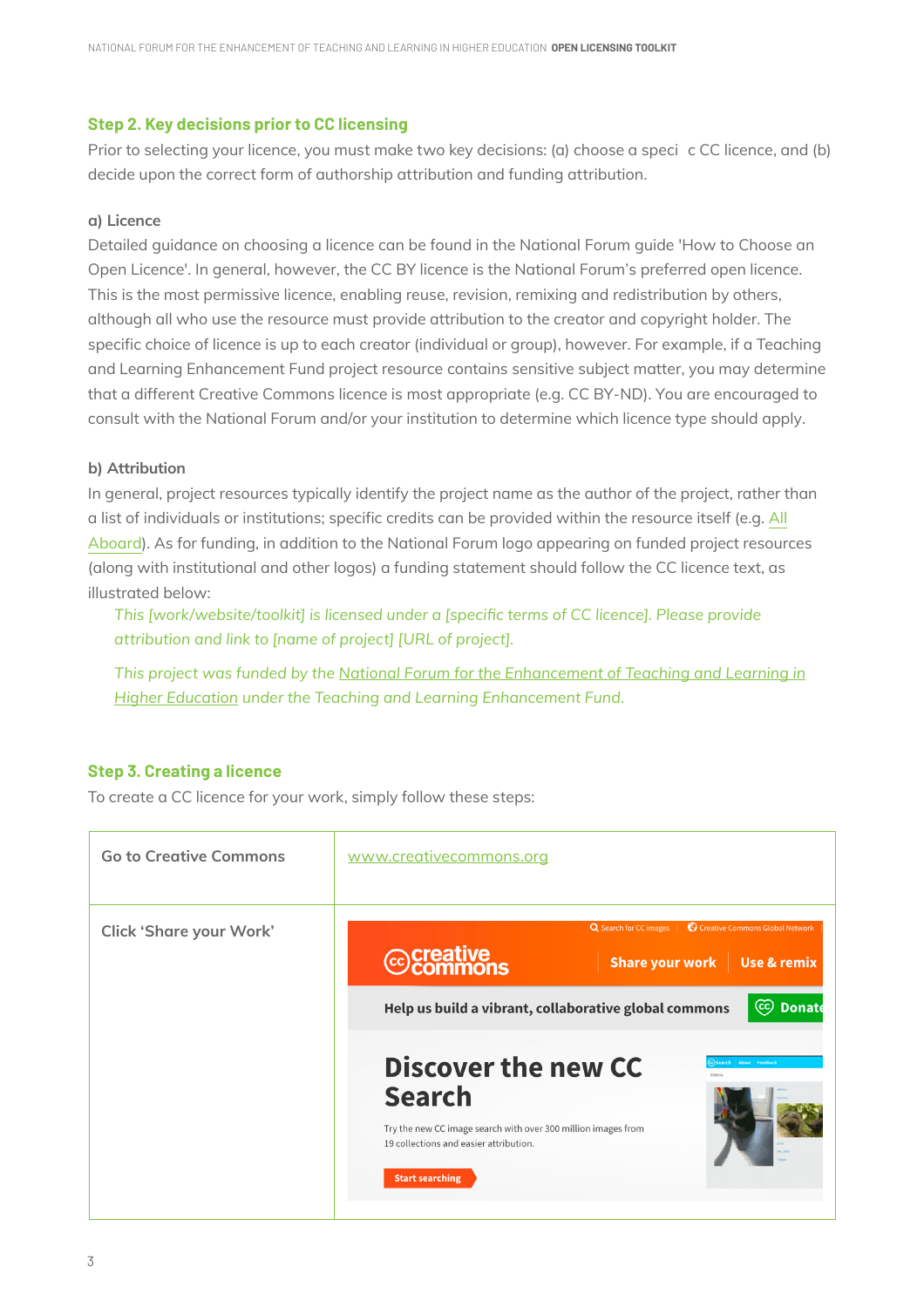#### **Step 3. Creating a licence cntd...**

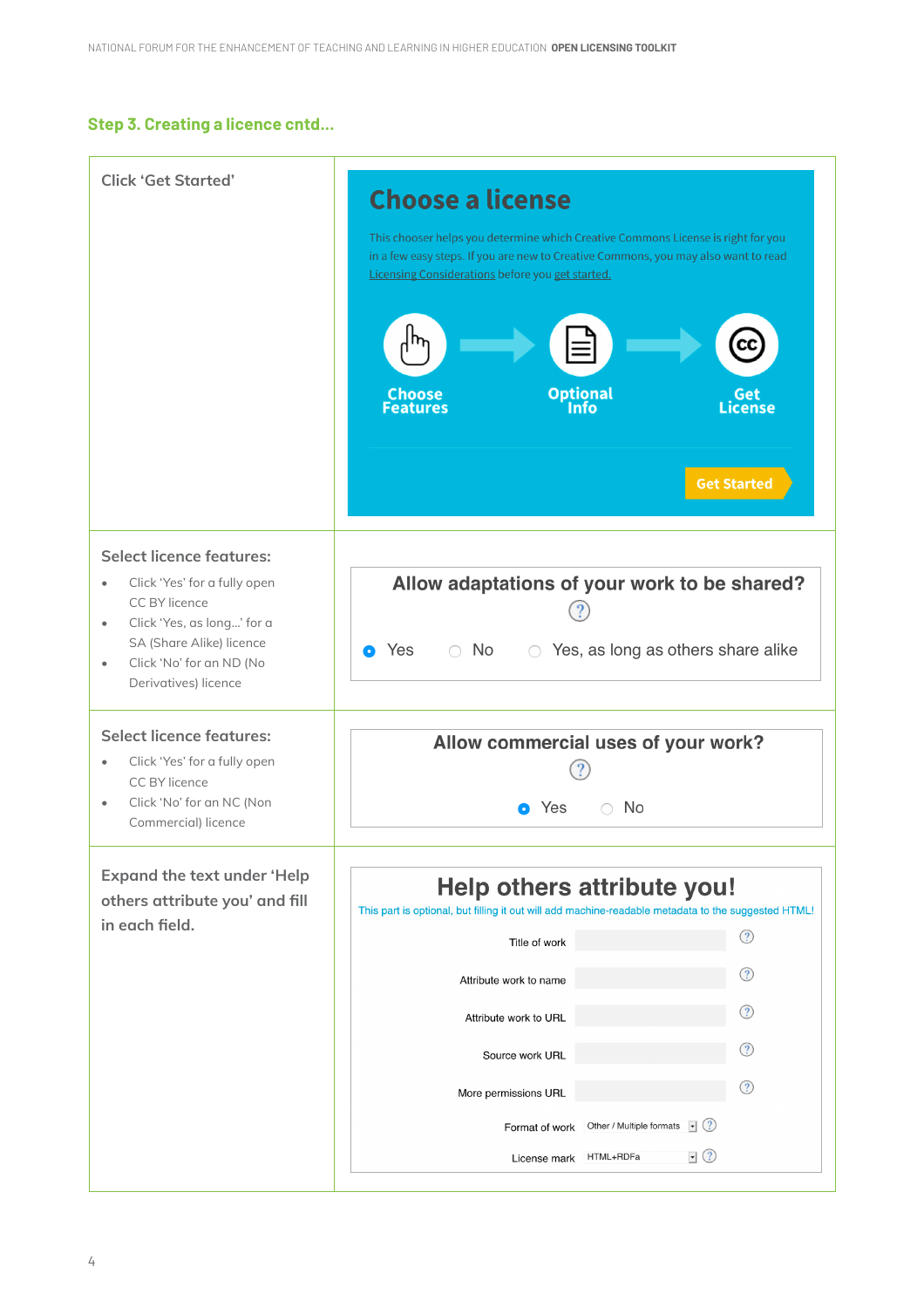#### **Step 4. Adding the licence to your resource**

To add a licence to your resource, be sure to complete the 'License mark' eld according to whether you wish to add the licence to a digital or non-digital resource:

| To add a licence to a digital<br>resource select HTML or XMP<br>(as approp.) in 'License mark'                                                                                          | HTML+RDFa<br>License mark      |
|-----------------------------------------------------------------------------------------------------------------------------------------------------------------------------------------|--------------------------------|
| To add a licence to a non-<br>digital resource, select<br>Offline in 'License mark'                                                                                                     | <b>Offline</b><br>License mark |
| You can continue to edit the text in the 'Help others attribute you' fields until you are happy with<br>the form of your licence. Then simply cut and paste the licence into your work. |                                |

### **BEST PRACTICES FOR OPEN LICENSING**

Attribution, or crediting a work, is only effective when the user can relate the credit to a particular work. As outlined in Open Content – A Practical Guide, "The closer the credit is attached to the work, the more likely the attribution requirement will be complied with and the intent and purpose of crediting retained." Following is a summary of best practices when it comes to open licensing; all of the following should be included in your CC licence:

- Name of the author/creator of the work, e.g. All Aboard
- Name and link to the licence you are using e.g. Creative Commons Attribution 4.0 International License
- Link to the online source (can be a hyperlink if the licence is on a digital work, but must be a full URL if licence is on a non-digital work) e.g. for photo used on page 2 of this toolkit: Creative Commons license spectrum or https://commons.wikimedia.org/wiki/File:Creative\_commons\_license\_spectrum.svg
- Where required or advised, include a credit to the project funding body. In the case of Teaching and Learning Enhancement Fund projects, this statement should follow the CC licence text: *This project was funded by the National Forum for the Enhancement of Teaching and Learning in Higher Education under the Teaching and Learning Enhancement Fund.*

If you have any questions about open licensing of Teaching and Learning Enhancement Fund resources, please contact Catherine Cronin at the National Forum catherine.cronin@teachingandlearning.ie.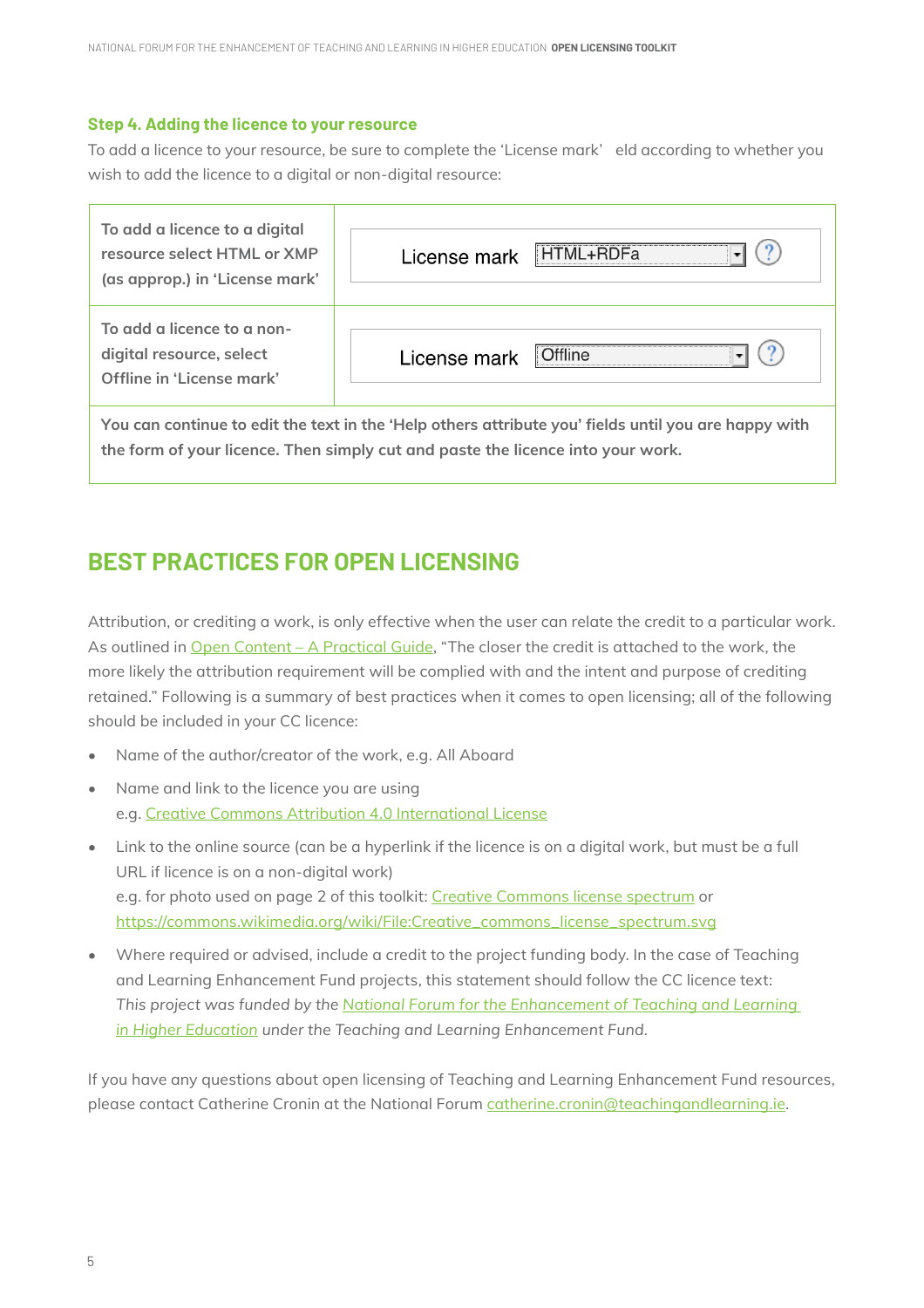# **ADDITIONAL RESOURCES**

Creative Commons Resource Archive. Six licenses for sharing your work (one-pager) Creative Commons. Best practices for marking your work with a CC license Creative Commons. Best practices for attribution